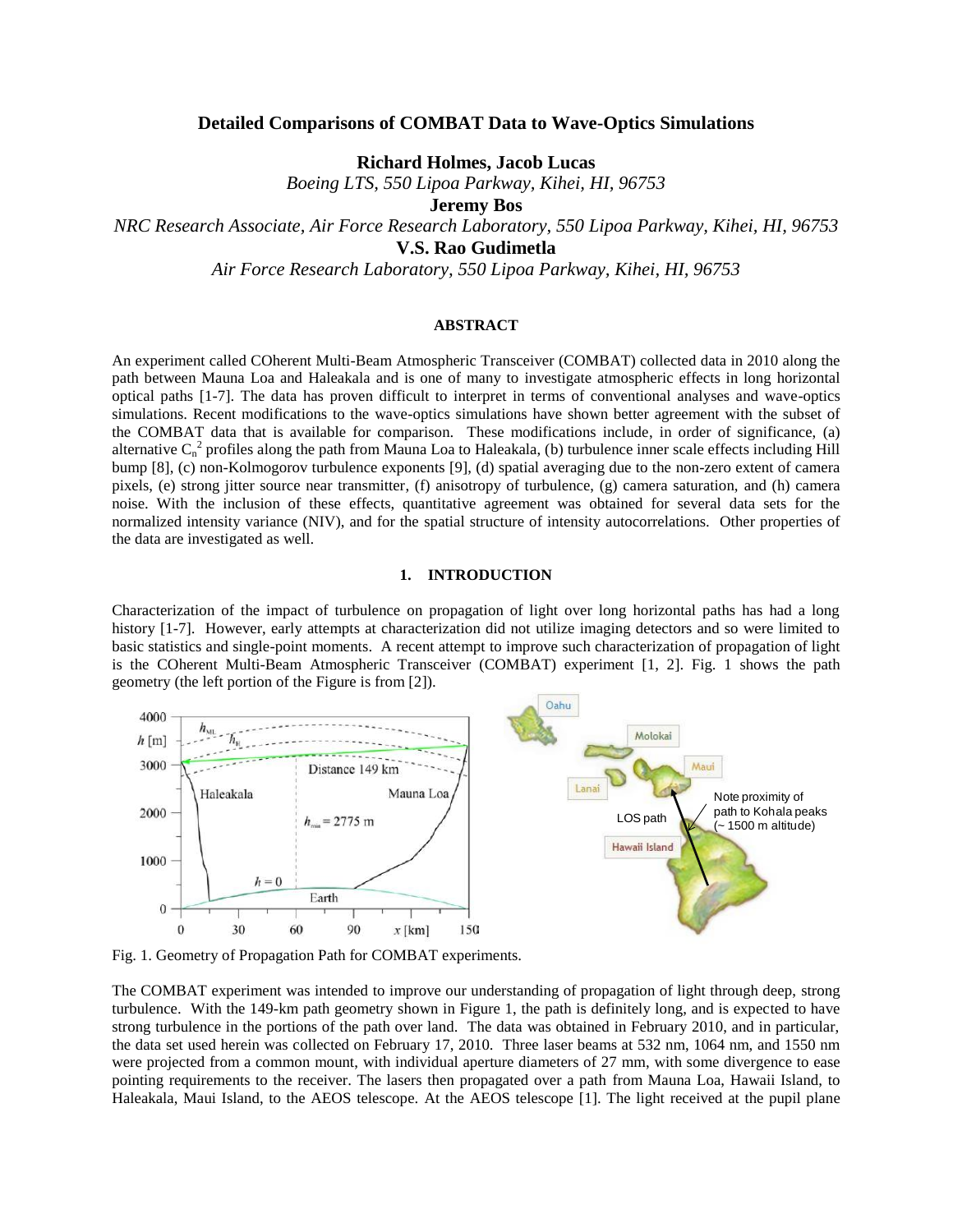was imaged onto three cameras, one for each of the three wavelengths. The three cameras recorded images in circular regions of 90 cm in diameter within the 3.63 meter pupil of the AEOS telescope. The frame rates of the cameras were all 200 Hz, and the pixel sizes of the cameras were slightly larger than 3.5 mm, mapped to the pupil plane.

This experiment produced several results that were not expected. First, spatial scintillation, as measured by normalized intensity variance (NIV) increased markedly with increasing wavelength. Note that NIV is defined as

$$
NIV = \langle (I^2 > f / 1) \rangle_t^2 - 1) >_t
$$
 (1)

where *I* is the intensity measured at a pixel, the subscript "f" refers to an average over a single frame, and the subscript "t" refers to an average over time. This marked increase of NIV with wavelength is inconsistent with the weak-turbulence theory, which predicts that NIV should decrease with wavelength, as well the strong-turbulence theory which predicts that NIV should increase very weakly with wavelength. Second, the scale size of scintillation is from about 0.7 to 3 cm, depending on wavelength. Weak-turbulence theory predicts that the scale size should be about (Wavelength x Range)<sup>12</sup> which is 30 to 50 cm in the case of COMBAT [10-12]. Additionally, the normalized standard deviation over time of the total signal per frame,  $\sigma_{\text{TotSig}}$ , is quite large, from 1 to 2. This is larger than expected, as discussed in more detail below. These three issues are addressed in this paper. In the process, other interesting attributes of the data emerged.

# **2. REVIEW OF THE DATA**

Sample frames of data are shown in Figure 2. Each column shows sample frames for a given wavelength.



Fig. 2. Sample frames of pupil-plane data for each of the three wavelengths.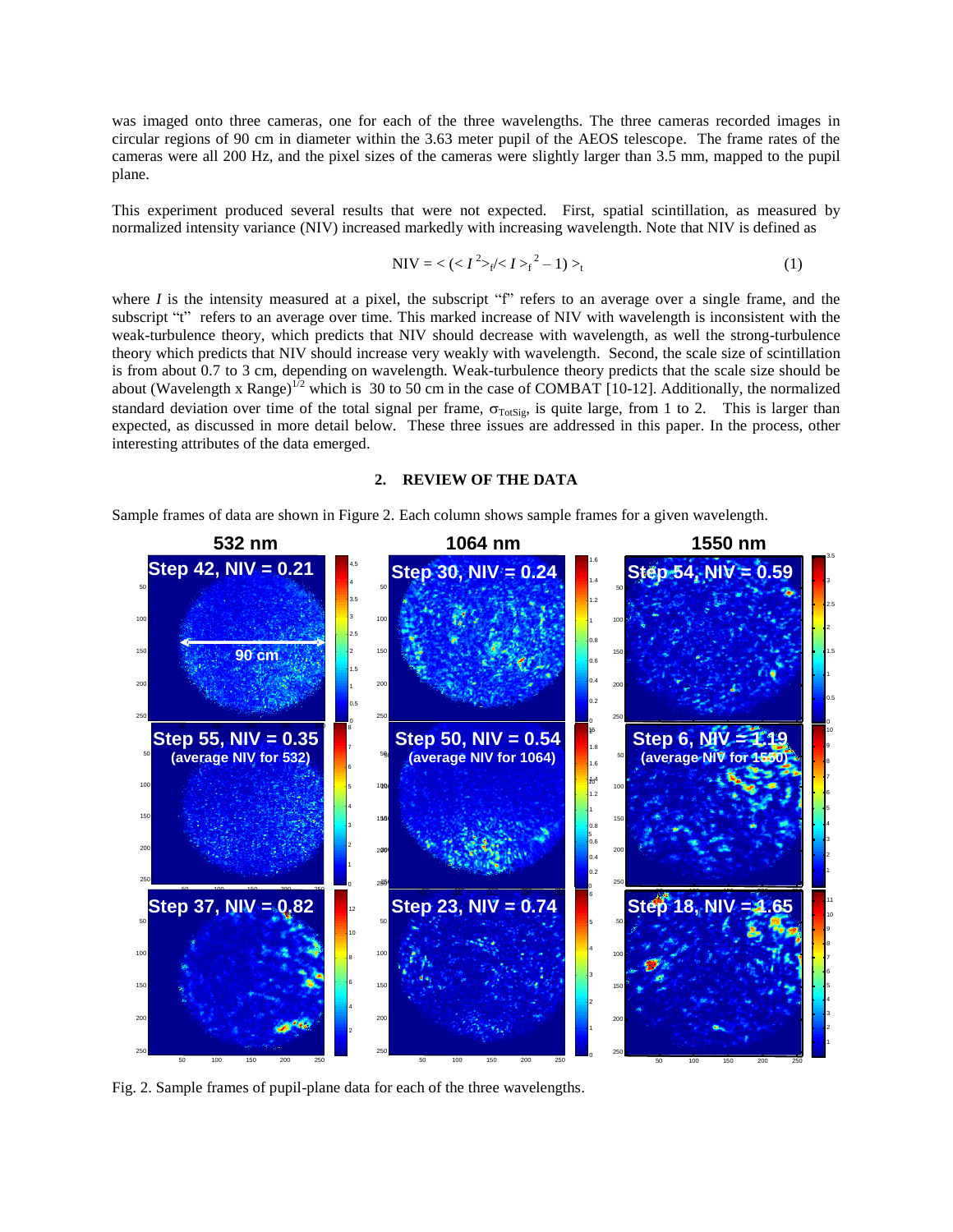The middle row shows sample frames that have the average NIV for each wavelength. The upper and lower rows show frames with excursions of NIV about the mean, for each wavelength. Several key features should be noted. First, there are only a few bright regions in the data. Second, the scale size of the scintillations varies from less than 1 cm to 3 cm, based on the wavelength. This is much smaller than the expected scale size of a Fresnel zone,  $(\lambda R)^{1/2}$ , where  $\lambda$  is the wavelength and *R* is the total range, as mentioned above. The Fresnel zone is about 28 cm for a wavelength of 532 nm, and about 48 cm for 1550 nm. One can observe some structure at this scale size in the data, but it is not a dominant feature, and the intensity autocorrelations show that the finer scale of a few cm is indeed dominant. This vast difference between predicted and observed scale size is not improved significantly if one considers strong turbulence theory, which gives a scale size of about 20 cm, assuming a uniform distribution of turbulence along the path [12-14]. Also, it is worth noting that wind-based smearing of the scintillation is not evident, the scintillations would appear as streaks if this were the case.

Fig. 3 shows the temporal variation of the total signal for all three of the wavelengths' apertures. The figure also shows the standard deviation of the total signal,  $\sigma_{\text{ToSis}}$ , for each of the three wavelengths. It should be noted that the temporal variations do not appear to be correlated between wavelengths.



Fig. 3. Temporal variation of the total signal for all three of the wavelengths.

It can be seen that the normalized standard deviation over time of the total signal per frame,  $\sigma_{\text{ToSig}}$ , is quite large, from 1 to 2. This is larger than expected. Based on scintillation only,  $\sigma_{Tots}$  should be no more than 0.45, because the total signal should vary as the (number of scintillation scale sizes within the aperture)<sup>-1/2</sup>, so  $\sigma_{\text{Totsig}} \sim 1/(# \text{ of})$ scintillation zones in 90 cm aperture)<sup>1/2</sup> ~  $1/(90^2/40^2)^{1/2} = 0.45$ . Based on this, scintillation is *not* the primary cause of variations in total signal. Hence, a more likely explanation is that transmitter jitter or strong turbulence near the transmitter causes of the large temporal variation of total signal. It's worth observing the time histories of the jitter in Fig. 3 do not show any significant correlation. Hence, a working hypothesis is that the jitter is not caused by the transmitter telescope, but by whole-beam jitter due to strong turbulence near the transmitter. Another possibility is that transmitter jitter is the cause and the individual beams have some relative boresight error, so that when one beam is high on the receiver, the other beam(s) are low.

Fig. 4 is useful in identifying the source of the large variations in the total signal. This figure shows the power spectral density of the total signal variations. The power-law observed is  $-2 \pm 0.2$ , and this is a signature for turbulence-induced jitter rather than telescope jitter or scintillation. This differs from the scintillation power spectral density (PSD), which should fall off as  $f^{-8/3}$ , and aperture averaging of the scintillation should give an even steeper fall-off with frequency. The PSD of mechanical jitter usually falls off as  $f^{-4}$ , since I  $d^2\theta/dt^2$  = torque, where I is the transmitter telescope moment of inertia and  $\theta$  is the rotational angle of the telescope structure, so that  $\theta \sim f^{-2}$ , and  $\langle \theta^2 \rangle$   $\sim$  f<sup>-4</sup>. Hence, based on the PSD, one surmises that it is turbulence-induced jitter, and in particular jitter near the receiver to cause the large-scale fades over time.

Fig. 5 shows a sample spatial autocorrelation of the intensity measured on the camera plane. One can see a minimum in the autocorrelation which occurs near 40 cm, which is close to the Fresnel zone scale size of  $\sim$  40 cm ( as it should be, based on scintillation theory). Also, one may observe that the central correlation spike has a half width of  $< 1$  cm in this data set, consistent with earlier remarks.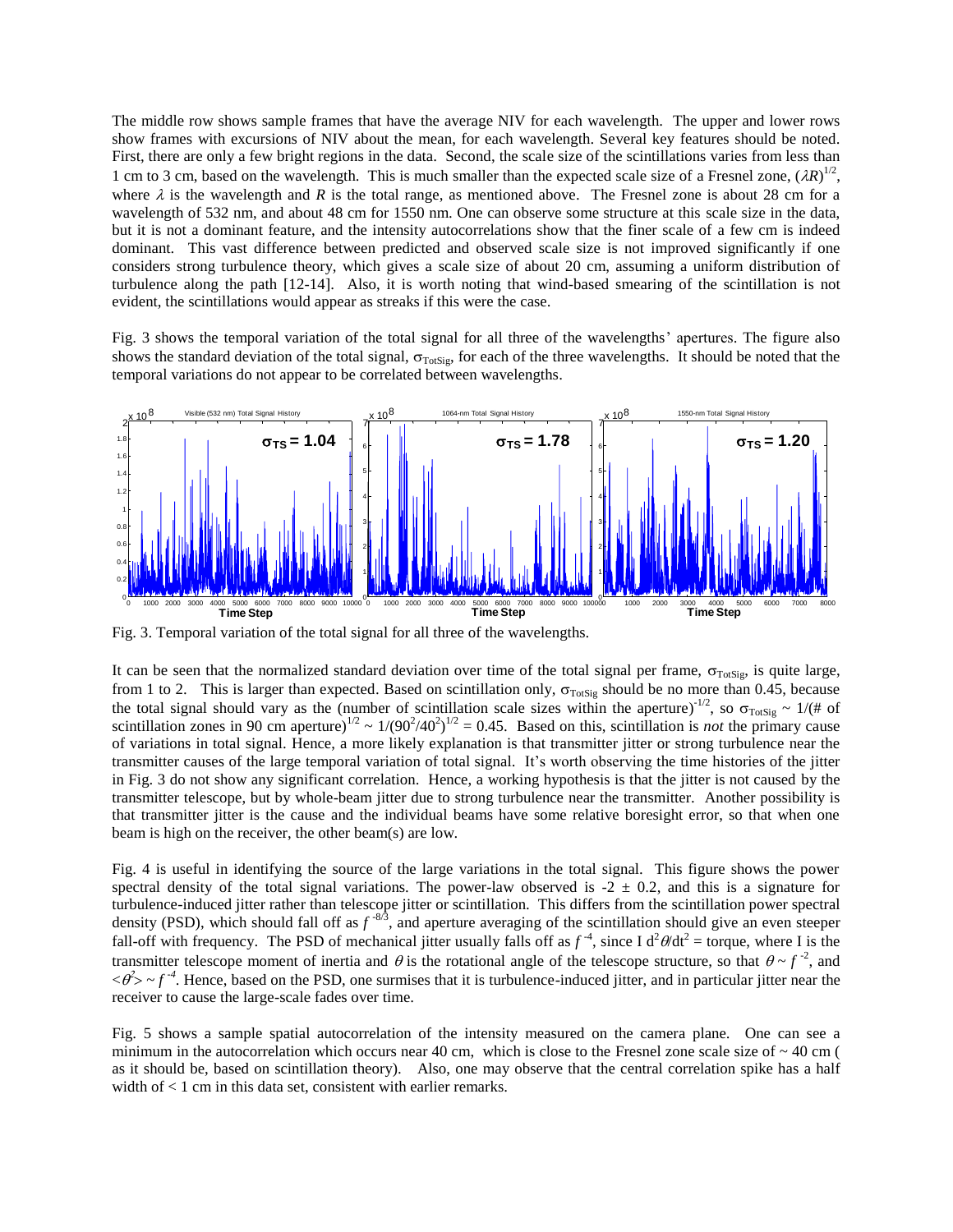

Fig. 4. Temporal variation of the total signal for 1064 nm (left) and corresponding power spectral density (right).



# **Time Average of X and Y autocorrelations of intensity**

Fig. 5. Sample autocorrelation of the full data set at 532 nm  $(10^4$  frames at 200 Hz frame rate).

Other attributes of the data were also investigated, including time histories of the NIV, histograms of the frame-by frame NIV, histograms of the signals at the pixel level, and intensity autocorrelations in time and space. Also, it should be noted that meticulous care was devoted to proper analysis of the data. For a more complete discussion of such analysis of strong scintillation data, as is needed for strong-turbulence fluctuations, see [6].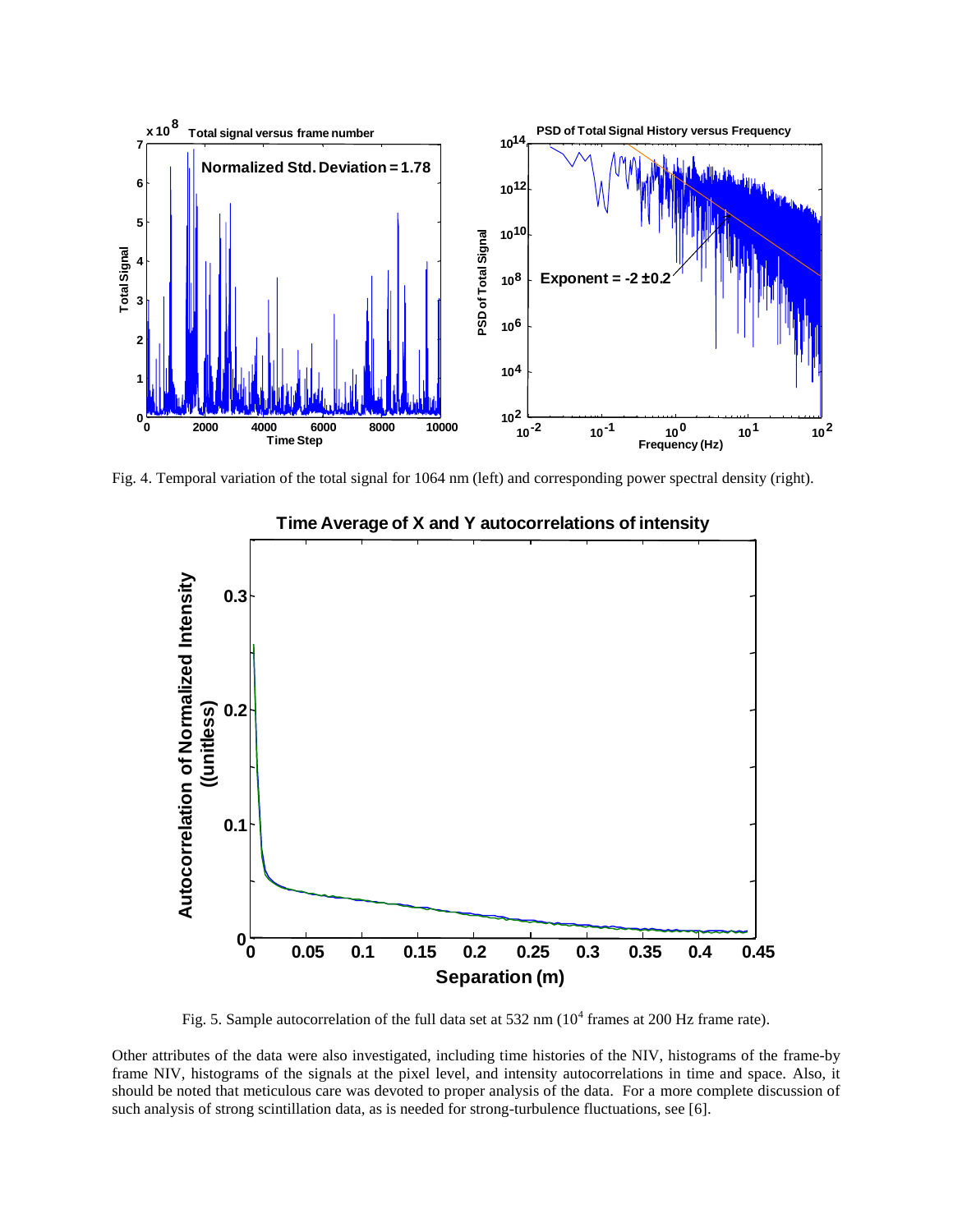#### **3. APPROACH**

To address the 3 key unexpected findings in the data, as well as other attributes of the data, a detailed simulation was performed. The simulation included effects not normally considered, based on inspection of the above data. These effects are listed below, along with the rationale to include them.

(a) Alternative  $C_n^2$  profiles along the path from Mauna Loa to Haleakala. Rationale: the observed small-scale turbulence is usually caused by turbulence close to the receiver. Also, one might expect that the portions of the propagation path over the lava fields of Maui and Hawaii would have stronger turbulence and paths over the ocean would have weaker turbulence. There are ways to extract  $C_n^2$  estimates directly from data [15], but these are impractical due to strong turbulence in this case.

(b) Turbulence inner scale effects, including Hill bump. Rationale: Fine scale scintillation is observed, finer than 1 cm, which might be explained by a Hill turbulence bump at the inner scale [8].

(c) Non-Kolmogorov turbulence exponents. Rationale: it was found that the nominal Kolmogorov exponent does not match the scale sizes observed in the data, even with extreme values of  $C_n^2$ . More plausible  $C_n^2$  values can be used if non-Kolmogorov exponents are selected.

(d) Spatial averaging due to the finite extent of the pixels. Rationale: Fine scale scintillation is observed in the data, on the order of the pixel width as mapped to the pupil (3.6 mm), hence some scintillation may be washed out within pixels. This could also help account for the trends in NIV, if smaller-scale scintillation is filtered out by the pixels at the shorter wavelength.

(e) Relatively strong jitter sources near transmitter (atmosphere or telescope). Rationale: Turbulence-induced scintillation alone does not explain the large variations in total signal that is observed.

(f) Camera noise. Rationale: Camera noise is known to cause measurable scintillation on a camera, especially in cases of low signal.

(g) Camera saturation. Rationale: Camera saturation was observed in about 10% of the frames at 1064 and 1550 nm.

(h) Anisotropy of turbulence. Rationale: Anisotropy was clearly observed in about 10% of the frames at both large and small scale sizes of scintillation.

Review of the data and the simulations indicate that  $(a) - (f)$  of the above are needed to get best agreement with the data, including the "unexpected properties" of the data. Fig. 6 shows the basic parameters used in the simulations presented herein. It should be mentioned that several other parameters were used or varied. An inner-scale Hill bump was not always used, but when it was, a 3 mm inner scale was used. Also, anisotropy was used on occasion as will be seen below in the results. Also, time histories were considered. When uncorrelated frames were desired, time steps of 0.2 seconds were used, corresponding to a shift of 1 meter for most of the phase screens, with the Bufton wind model. When temporally-correlated frames were desired, in order to match the data, the same frame rate as the data collection was used (5 msec). To test the accuracy of the simulation, sometimes 2048x2048 grids were used instead of 1024x1024 grids. In such cases, a correspondingly smaller grid spacing of 0.6 mm was used, although in most cases the nominal grid spacing of 1.2 mm was used. It will be noted if a case was run with a finer resolution and more points. The standard split-step operator is used, with Fresnel propagation implemented between phase screens. The number of phase screens was varied up by a factor of two and changes in the NIV were within the randomness expected due to phase screen realizations (6-11%) when increasing the number of screens from nominal (60) to the higher number (120).

To understand the basic strength of turbulence, estimates of the key turbulence parameters are shown in Table 1, using weak-turbulence formulae, as is customary. Table 1 assumes turbulence profile (a), which is the standard Maui3 model. For turbulence profile (b), using HV 5/7 above land, and the 0.01 x Maui3 is used over water, wherein the height above the local ground level is fed into the Maui3 model, and then an adjustment is made for the density of local ground. So for example, in the middle of the path, the path height of about 2800 meters is input into the Maui3 model, and the resulting  $C_n^2$  strength is increased by the density ratio  $\rho(0)$  meters AMSL)/ $\rho(3060)$  meters AMSL for Maui site) and multiplied by 0.01. The NIV numbers are about 6x larger for profile (b) than those for the nominal profile (a). The weak-turbulence calculations of Table 1 indicate that the turbulence is definitely strong and deep, since the NIV values are all much greater than 1.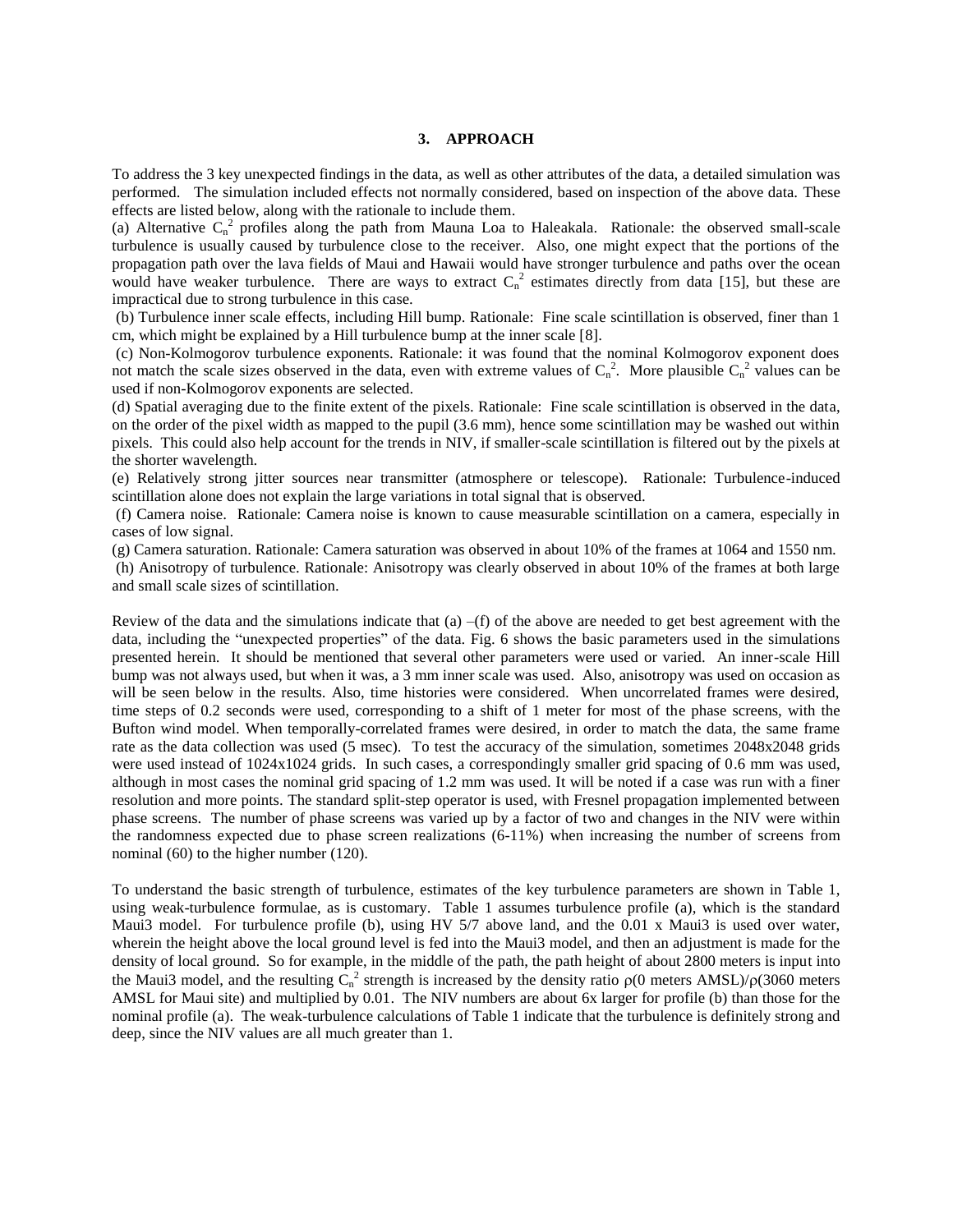

Fig. 6. Input parameters for the simulation, including turbulence strength versus range from receiver.

Table 1. Summary of key turbulence parameters for the propagation path, assuming Maui3, scaled for local density, based on weak-turbulence theory.

| Parameter/ $\lambda$                                  | 532 nm | 1064 nm | 1550 nm |
|-------------------------------------------------------|--------|---------|---------|
| Spherical r0 (cm)                                     | 4.0    | 9.3     | 14.5    |
| <b>Isoplanatic Patch Angle</b><br>(uradians of angle) | 0.03   | 0.07    | 0.11    |
| NIV (unitless) $(*)$                                  | 16.0   | 7.1     | 4.6     |

(\*) From weak perturbation theory. NIV is derived from 4 x Rytov variance.

To conclude this section, two other key comments are in order. First, simulation is the tool of choice in this investigation, since analyses have difficulty matching all the nuances of the turbulence path and the transmitter and receiver hardware details. Second, many other turbulence profiles were considered, but the corresponding results are not shown herein to simplify the presentation. Such other turbulence profiles were important in finding a reasonable match with the data

# **4. SUMMARY OF COMPARISON BETWEEN DATA AND SIMULATION**

The comparison between simulation and data was manifold. The key parameter, NIV, is compared in Table 2. The spatial autocorrelation of the intensity, as measured on the camera plane, is compared in Figure 7. Comparisons were also performed of the temporal autocorrelation of the intensity. Because of the unknown and variable winds along the path, the degree of agreement between the data and the simulation was not expected to be good for the temporal autocorrelation. Despite this expectation, it can be said that the agreement was fair (but is not shown).

Table 2 shows the measured NIV at each wavelength along the top row; the subsequent rows show NIV's for the three different wavelengths under different simulation conditions. The green bar on the right-hand side shows the best match of simulation NIV to measured NIV. The relative difference between the data and the sim in NIV for this best profile  $(C_n^2$  profile (b) with Hill bump and non-Kolmogorov turbulence) is 7.5%, +60.5%, and 0%, for 532 nm, 1064 nm, and 1550 nm, respectively.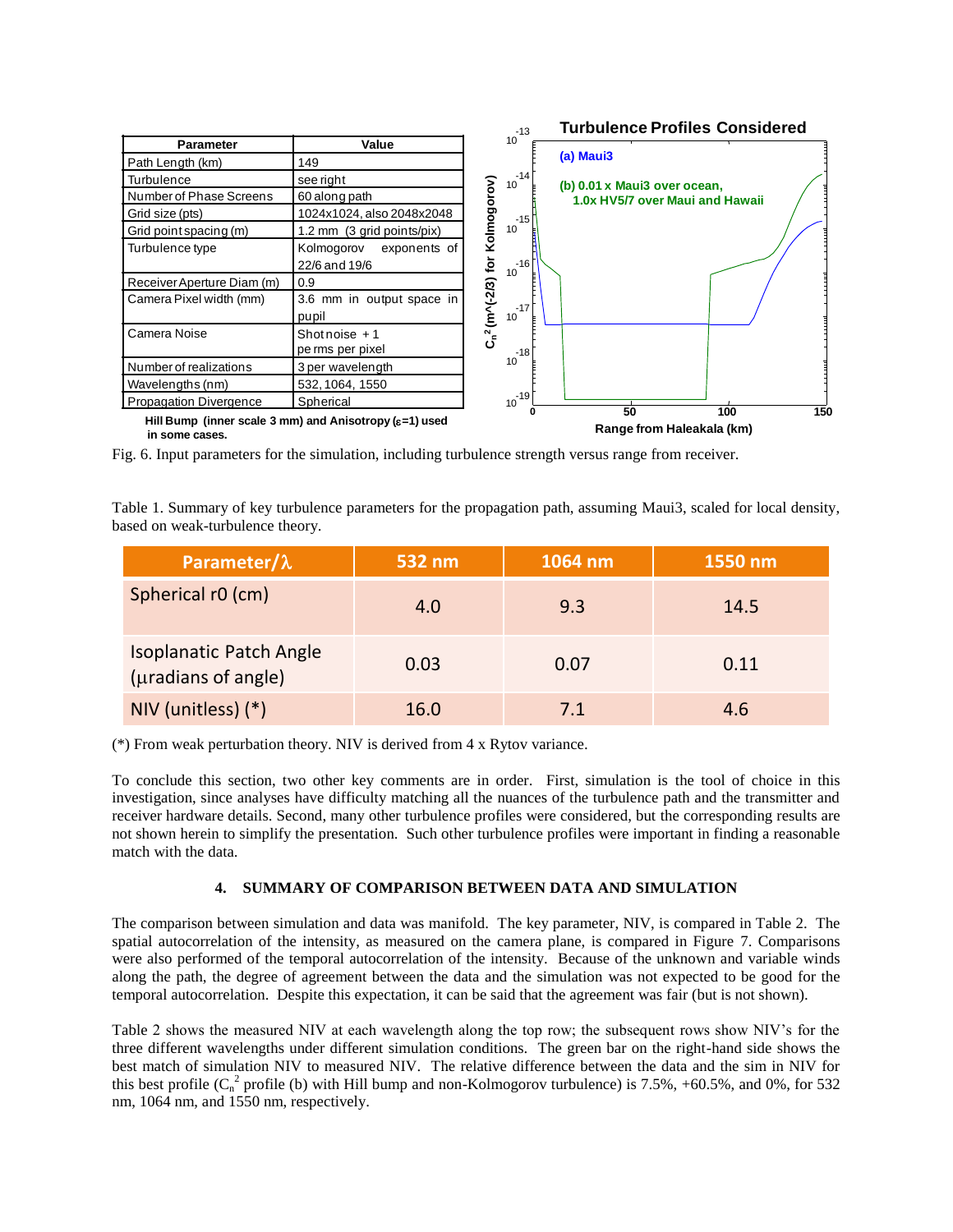It should be noted that camera saturation (not included in this set), was clearly present in the 1064 and 1550 nm data. To investigate the impact of saturation, the data was processed in two different ways. The first approach discarded frames that had any points which equaled the saturation value. This approach is the nominal approach used in reducing the data. The second approach discarded frames that had any points which equaled or exceeded 80% of the saturation value. This choice is based on the fact that camera blooming was observed when near saturation. With this second approach the estimated NIV could be as much as about 10% lower than the NIV estimated with the nominal approach. So for example, an NIV of 0.53 was estimated using the nominal approach for the 1064 data, but was 0.48 when using the second approach for saturation. The estimated NIV for the 1550 nm data was actually about 2% higher when using the second approach.

Figure 7 shows relatively good agreement between the measured and simulated spatial autocorrelation at 532 nm. The agreement was actually better than this at the other wavelengths. Between Table 1 and Figure 7, there is cause for claim that good agreement can be found between measured data and simulations. This is confirmed qualitatively by comparison of the measured images such as in Figure 2 and the simulated images (not shown herein).

| Wavelength $\rightarrow$<br>Conditions $\downarrow$    | 532 nm       | 1064 nm    | 1550 nm   |  |
|--------------------------------------------------------|--------------|------------|-----------|--|
| 2/17/2010 Data Set 3, Meas'd                           | 0.35         | $0.53$ (*) | $1.19(*)$ |  |
| <b>Baseline Sim (profile a)</b>                        | 2.19         | 1.77       | 1.59      |  |
| (a) With Hill Bump and Non-<br>Kolmogorov              | 1.01         | 1.34       | 1.37      |  |
| 2*(a) With Hill Bump and<br>Non-Kolmogorov             | 0.70         | 1.11       | 1.33      |  |
| <b>Modified Cn2 (profile b)</b>                        | 2.20         | 2.36       | 2.22      |  |
| (b) With Hill Bump                                     | 1.27         | 2.16       | 1.96      |  |
| (b) With Hill Bump and Non-<br>Kolmogorov              | $0.376$ (**) | 0.85       | 1.19      |  |
| (b) With Hill Bump, Non-<br>Kolmogorov, and anisotropy | $0.372$ (**) | 0.84       | 1.25      |  |

Table 2. Measured and simulated normalized intensity variance.

(\*) Some camera saturation was observed at 1064 and 1550 nm.

(\*\*) Some evidence of aliasing was present at the nominal grid point spacing, so finer grid point spacings were used as discussed in text.

# **5. CONCLUSIONS**

The COMBAT experiment measured spatial profiles of pupil-plane scintillation at 3 different wavelengths. To obtain agreement between simulation and data for key metrics at the three wavelengths, the simulation required a  $C_n^2$  model with strong turbulence over land close to the transmitter and receiver. The required turbulence proved to be 1 x HV 5/7, which is plausible for propagation at an elevation over lava-rock fields.

The unexpected behavior of strongly-increasing NIV versus wavelength, counter to both weak and strong turbulence theory, can be matched in simulation using a combination of  $C_n^2$  profile, non-Kolmogorov exponent, non-uniform turbulence, and a camera model. The most important element of the camera model is the non-zero width of the pixel. Without the use of a non-Kolmogorov exponent, the turbulence strengths required became implausibly large.

The temporal variance of the measured total signal is not readily explicable by scintillation alone. Whole beam motion is required to explain the statistics of whole-aperture fades, and the measured power spectrum is consistent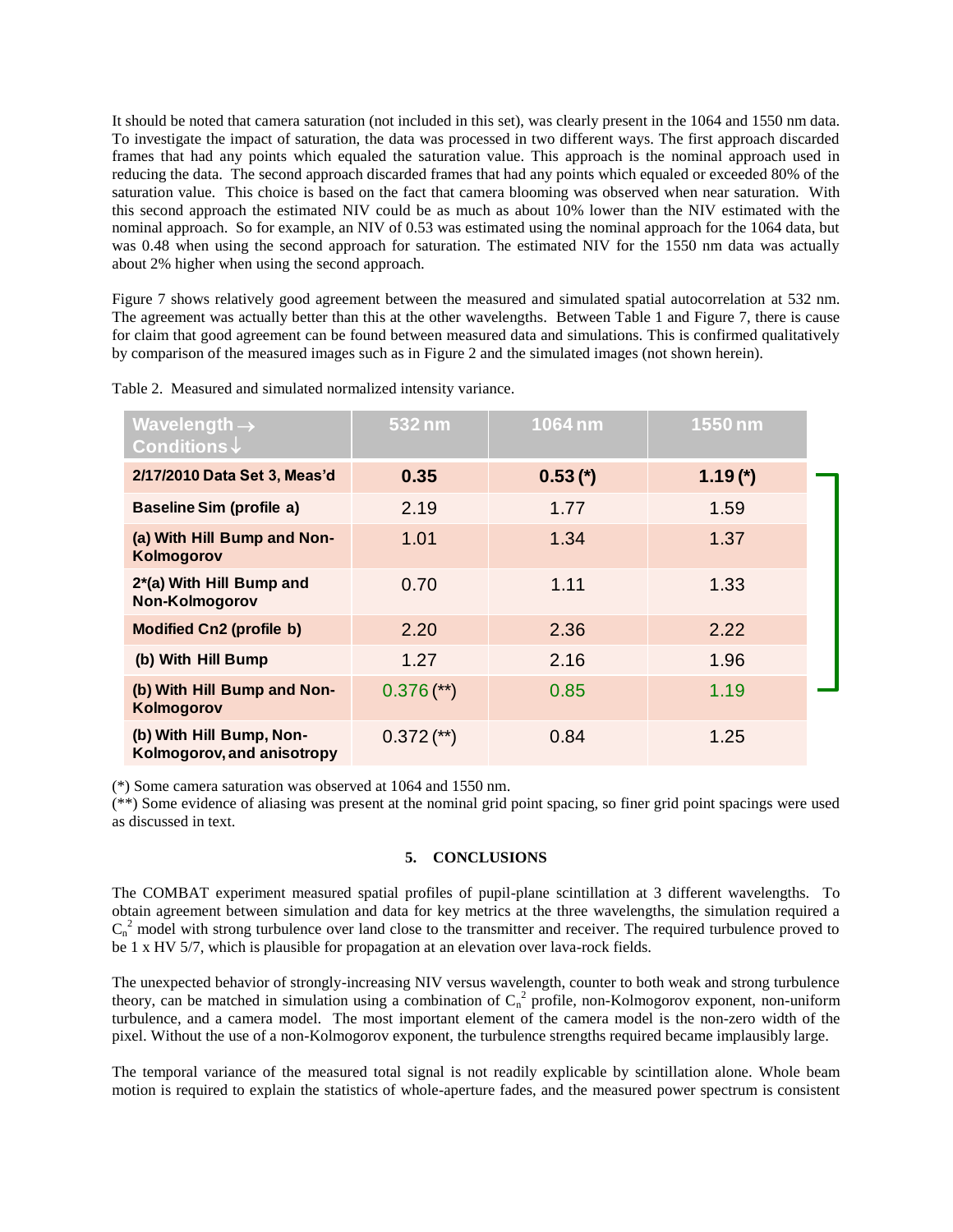with significant turbulence-induced whole-beam jitter near the transmitter. This consistency is obtained both in terms of the large magnitude of total signal variance, and the power spectrum.

In summary, both experiment and simulations indicate that imaging or data links at low elevation angles will not always perform as predicted by existing weak-turbulence theory or by the limited strong-turbulence theory that is currently available. On the other hand, detailed simulation of the transmitter, atmosphere, and receiver can improve agreement and predictive capability significantly. Given the wide variability of conditions observed in the data, it is recommended that any simulation treatment for performance prediction should include multiple realizations and variation of the input turbulence strength.



Fig. 7. Measured and simulated intensity autocorrelations – exemplary comparison at 532 nm.

#### **6. ACKNOWLEDGMENT**

This work was funded as a Laboratory Research Initiation Request by Air Force Office of Scientific Research (AFOSR) under agreement number FA9451-05-C-0257, with Rao Gudimetla as principal investigator. The U.S. Government is authorized to reproduce and distribute reprints for Governmental purposes notwithstanding any copyright notation thereon. The views and conclusions contained herein are those of the authors and should not be interpreted as necessarily representing the official policies or endorsements, either expressed or implied, of the Air Force Research Laboratory or the U.S. Government.

### **7. REFERENCES**

1. M. A. Vorontsov, G. W. Carhart, V. S. Rao Gudimetla, T. Weyrauch, E. Stevenson, S. L. Lachinova, L. A. Beresnev, J. Liu, K. Rehder, and J. F. Riker, "Characterization of atmospheric turbulence effects over 149 km propagation path using multi-wavelength laser beacons," in *Proceedings of the 2010 AMOS Conference*, S. Ryan, ed., p. E18, 2010.